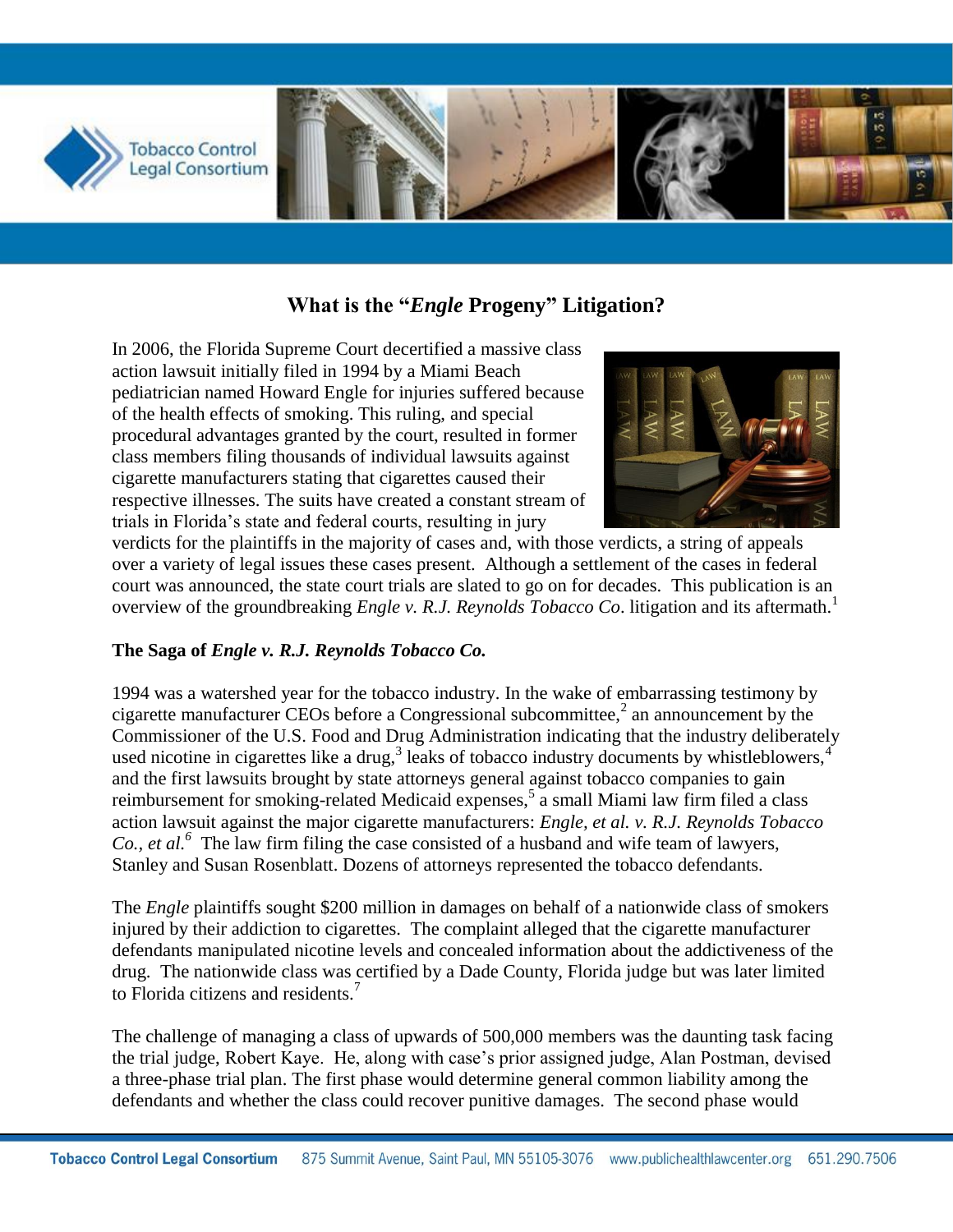involve full trials for the named representative class member plaintiffs and, if individual liability were established, the amount of any punitive damages. The third phase would consist of partial individual mini-trial-like proceedings for each class member to address causation issues, affirmative defenses, statute of limitations, and damages.<sup>8</sup>

A jury was selected for the first two phases. It was to be an exceptionally long jury duty service. The first phase began on July 6, 1998 and concluded a year later with a verdict for the class on July 7, 1999. That verdict found that smoking caused 19 diseases, that nicotine is addictive, that cigarettes were defective and unreasonably dangerous, that defendants concealed and misrepresented these dangers, that all the defendants were negligent, and finally that the class was entitled to punitive damages.<sup>9</sup> This opened the door for the next phase.

The jury returned on November 1, 1999, for Phase II, which was limited to a sample of three of the representative class members to conserve time. It concluded on July 14, 2000.<sup>10</sup> The jury issued verdicts in favor of all three of the representative class members, with compensatory damage awards averaging about \$4 million each.<sup>11</sup> After taking a break for a few weeks, the jury returned to determine punitive damages for the class. On July 14, 2000, the jury issued an extraordinary punitive damages verdict of approximately \$145 billion, to be split among the defendants according to each company's market share.<sup>12</sup> The jury finally was dismissed after nearly two years and hearing more than 150 witnesses.

The unprecedented size of the verdict raised the specter of bankruptcy for the defendants.<sup>13</sup> Were it not for the quick action of the Florida Legislature, which placed a cap on the appeal-bonding requirement of the lesser of \$100 million or 10% of net worth per defendant, the tobacco industry would have had to raise approximately  $$164$  billion in order to appeal the verdict.<sup>14</sup> Some feared that raising such vast sums would endanger Master Settlement Agreement payments the tobacco defendants already owed to the States for their expenditure of Medicaid funds to cover the costs of citizens' smoking-related illnesses.<sup>15</sup>

The third phase of the trial plan was never reached because the defendants' appeal to Florida's Third District Court of Appeals resulted in reversal of the trial court's judgment and decertification of the class itself.<sup>16</sup> Ultimately, the Florida Supreme Court heard the plaintiffs' appeal and issued its decision on July 6,  $2006<sup>17</sup>$  The Court affirmed the reversal of the punitive damages on the basis that punitive damages for the class could not be properly determined until compensatory damages was determined for all class members.<sup>18</sup> It rejected the appeals court's basis for decertifying the class but also found that the third phase of the trial calling for proceedings for each class member was not viable and, therefore, neither was the continuation of the class.<sup>19</sup> Two of the three class members' individual verdicts were upheld.<sup>20</sup>

### **Birth of the** *Engle* **Progeny Litigation**

The Florida Supreme Court did, however, provide a way forward for the former *Engle* class members by waiving the statute of limitations for those former class members for a year and permitting them to rely on several of the liability findings from the first phase of the trial in their own individual lawsuits.<sup>21</sup> Applying those findings to subsequent cases involving the same issues and defendants is known as *res judicata*, which means it has already been judged.<sup>22</sup>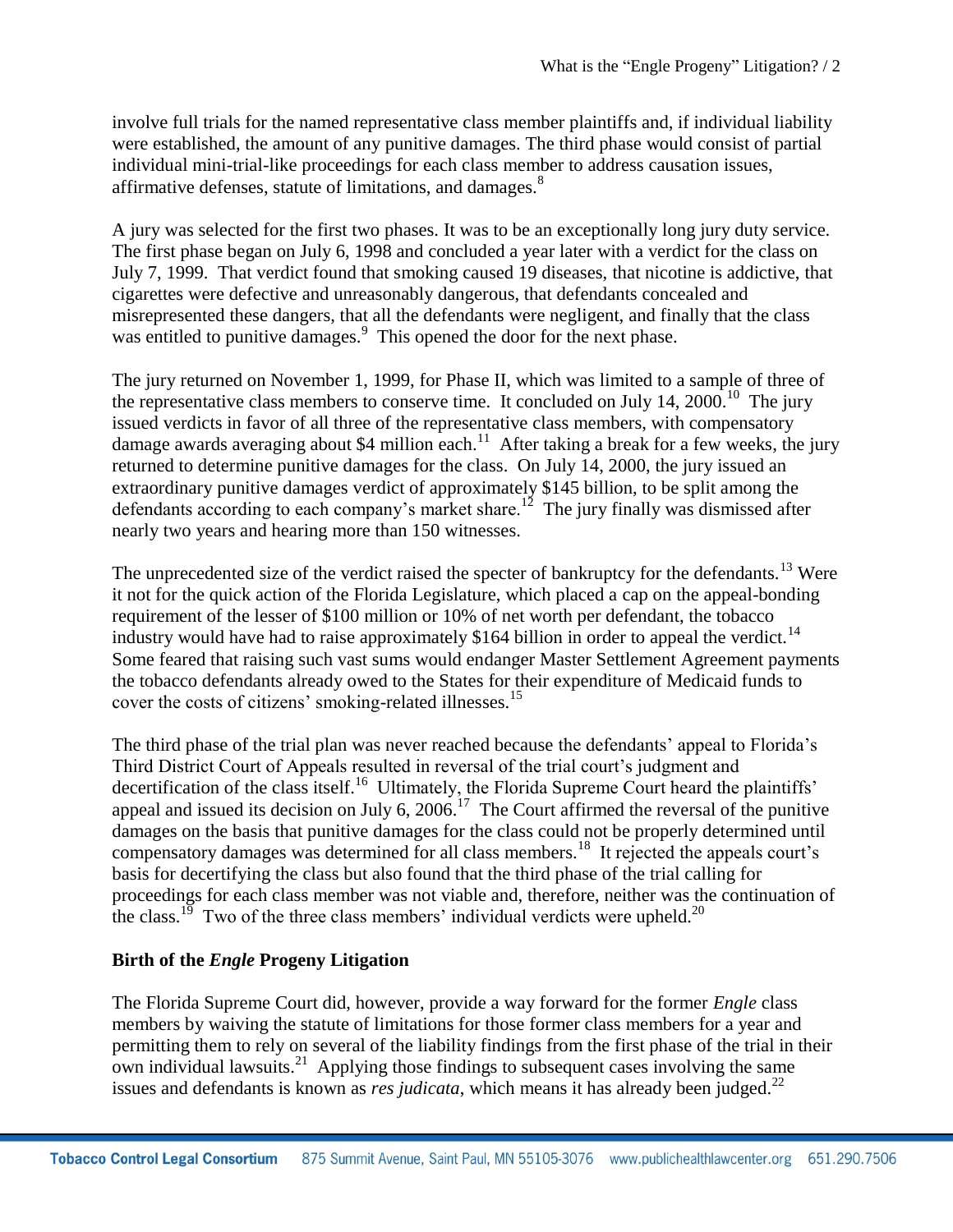Exactly how those findings from the first phase of the *Engle* trial would be applied became the subject of subsequent appeals.<sup>23</sup> The way it usually works in the context of trial, however, is that the trial judge will read to a jury instructions such as these from a recent case against R.J.  $Reynolds: <sup>24</sup>$ 

- 1. Smoking cigarettes causes lung cancer;
- 2. Nicotine in cigarettes is addictive;
- 3. R.J. Reynolds Tobacco Company placed cigarettes on the market that were defective and unreasonably dangerous;
- 4. R.J. Reynolds Company concealed or omitted material information not otherwise known or available, knowing that the material was false or misleading, or failed to disclose a material fact concerning the health effects or addictive nature of smoking cigarettes or both;
- 5. R.J. Reynolds Tobacco Company agreed to conceal or omit information regarding the health effects of cigarettes or their addictive nature with the intention that smokers and the public would rely on this information to their detriment;
- 6. R.J. Reynolds Tobacco Company sold or supplied cigarettes that were defective; and
- 7. R.J. Reynolds Tobacco Company was negligent. As a result, the plaintiff's burden of proof is substantially reduced. During the one year of eligibility for former class members, more than 8,000 individual lawsuits were filed in state and federal court. $25$

## **The** *Engle* **Trust Fund**

Former class members were entitled to apply for participation in the distribution of a \$600 million trust fund. That fund was established through funds provided by Philip Morris USA in return for an agreement by plaintiffs' counsel not to challenge the validity of the appeals bond cap legislation.<sup>26</sup> Over 60,000 former class members who did not file individual lawsuits received payments of \$9,000 from the trust fund.

## **Elements of an** *Engle* **Progeny Lawsuit**

Typically, complaints in *Engle* progeny cases involve four causes of action: 1) negligence; 2) strict liability; 3) fraudulent concealment; and 4) conspiracy to commit fraud.<sup>27</sup> Before any damages can be awarded, however, the plaintiff must prove membership in the former class. The first step is to prove that he or she was addicted to cigarettes and that the addiction caused one of the smoking-related illnesses specified in the *Engle* Phase I verdict. In addition, that illness must have been discovered or diagnosed by November 21, 1996, as determined by the Florida Supreme Court.<sup>28</sup>

Once a plaintiff has established membership in the former class, the next task for the jury is to determine compensatory damages, including lost wages, medical expenses, and pain and suffering. The plaintiff need not prove negligence or strict liability because the defendants' liability was determined in Phase I of the *Engle* trial. To establish liability for fraud, the plaintiff must show that he or she relied upon the defendant's fraudulent statements or acts.<sup>29</sup> Any compensatory damages are subject to reduction based on the percent of fault for which the jury finds that the plaintiff was responsible. If the jury finds that the plaintiff was 80% responsible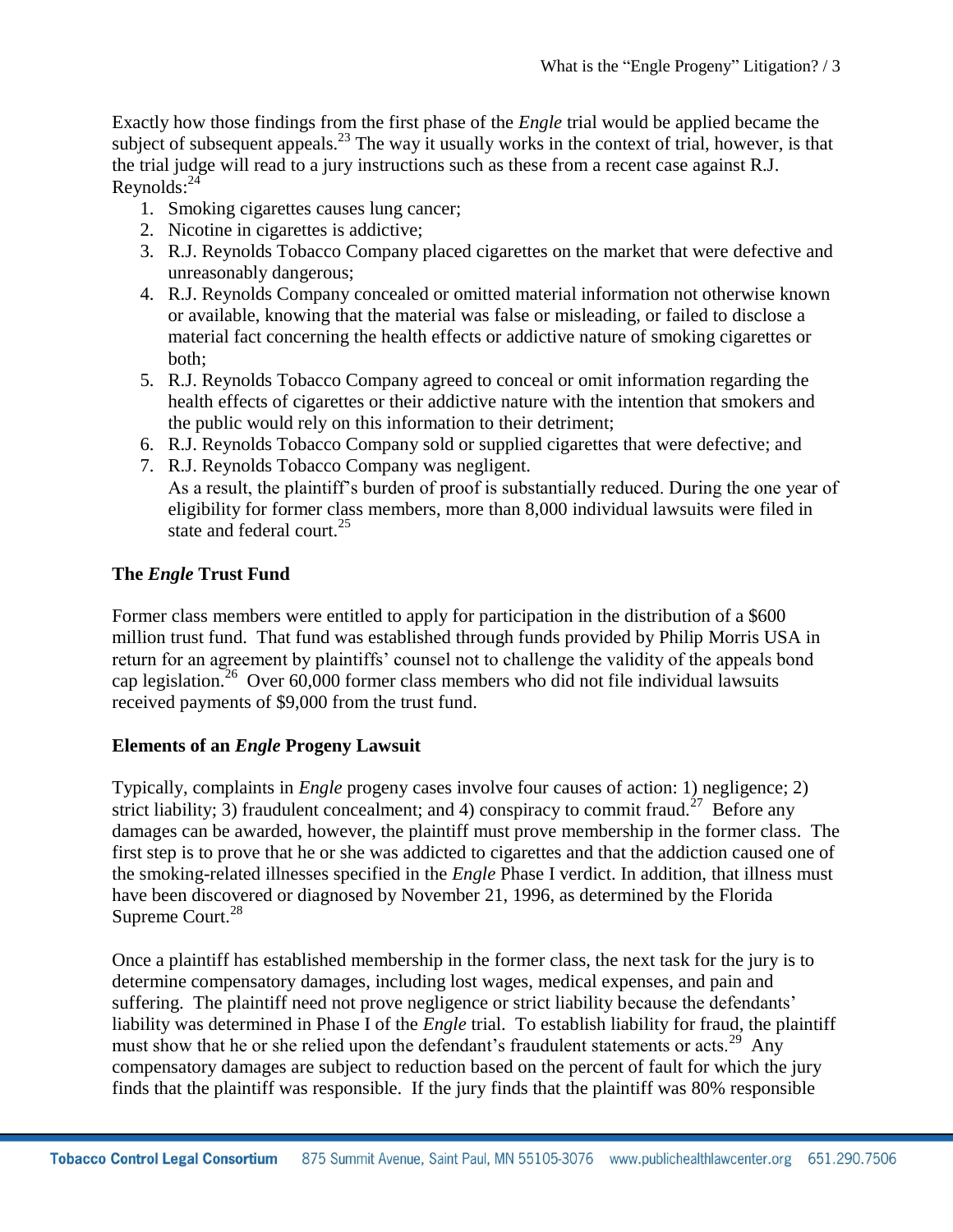for the illness, then recovery is only 20% of the verdict. If the judge allows the jury to find punitive damages, there is an additional trial phase that examines the ability of the defendant to pay, additional evidence of wrongdoing, and any mitigating evidence the defendant presents.

### **Successes and Failures in** *Engle* **Progeny Litigation**

As of June, 15, 2015, there have been 141 verdicts in *Engle* Progeny trials since the first verdict in February of 2009. Of these, 90 (or 63.8%) have been verdicts for plaintiffs while 51 (or 36.2%) have been defense verdicts.<sup>30</sup> These verdicts have totaled over half a billion dollars, but only about \$200 million has been paid to date.<sup>31</sup> Many of these verdicts were appealed and some were overturned, reduced, remanded for further proceedings, or dismissed.

### **Settlement Agreement for Federal Cases**

Of the 4,000 or so cases that had been filed in federal court, many were found to have invalid claims or were dismissed.<sup>32</sup> A rigorous trial schedule set by a federal judge charged with overseeing these cases resolved even more of these cases until only about 400 or so remained. On February 25, 2015, plaintiffs' attorneys and defendants announced a settlement agreement for the remaining 400 federal *Engle* Progeny cases for a payment of \$100 million to be divided among the class members.<sup>33</sup> The settlement agreement is contingent upon the participation of each of the 400 or so plaintiffs. To date, there has been no indication that the 3,000 or so cases still pending in state court will be settled.

## **Conclusion**

The *Engle* Progeny cases have turned Florida into a hotbed of tobacco litigation, with dozens of plaintiffs' firms actively doing battle with attorneys representing cigarette companies every day. At the current rate of trials being held, which is about 50 per year, these cases are on track to be fully resolved by the year 2075. Such a result is rather unlikely, however. These former class members consist either of victims of smoking-caused disease who were diagnosed by 1996 or persons who represent deceased smokers' estates. Assuming that most such diagnoses occur when victims are in their 60s and 70s, many of these plaintiffs would now be in their 80s and 90s. The reality is that their heirs may eventually lose interest or lose contact with the law firms representing them and that, unless some other procedural approach or settlement is established, the majority will never get their day in court. Yet for the many thousands who participated in the Trust Fund distribution, those who are likely to benefit from the settlement of the federal cases, and those hundred or so successful plaintiffs, the result of the class action filed by Stanley and Susan Rosenblatt more than 20 years ago has been to achieve some measure of justice from the cigarette companies.

| Notable <i>Engle</i> Progeny Verdicts <sup>34</sup> |                |
|-----------------------------------------------------|----------------|
| Boersma v. R.J. Reynolds                            | \$41.1 million |
| <b>Boatright v. Philip Morris</b>                   | \$35 million   |
| Schleider v. R.J. Reynolds                          | \$21 million   |
| McKeever v. Philip Morris                           | \$17.4 million |
| Ryan v. R.J. Reynolds                               | \$46 million   |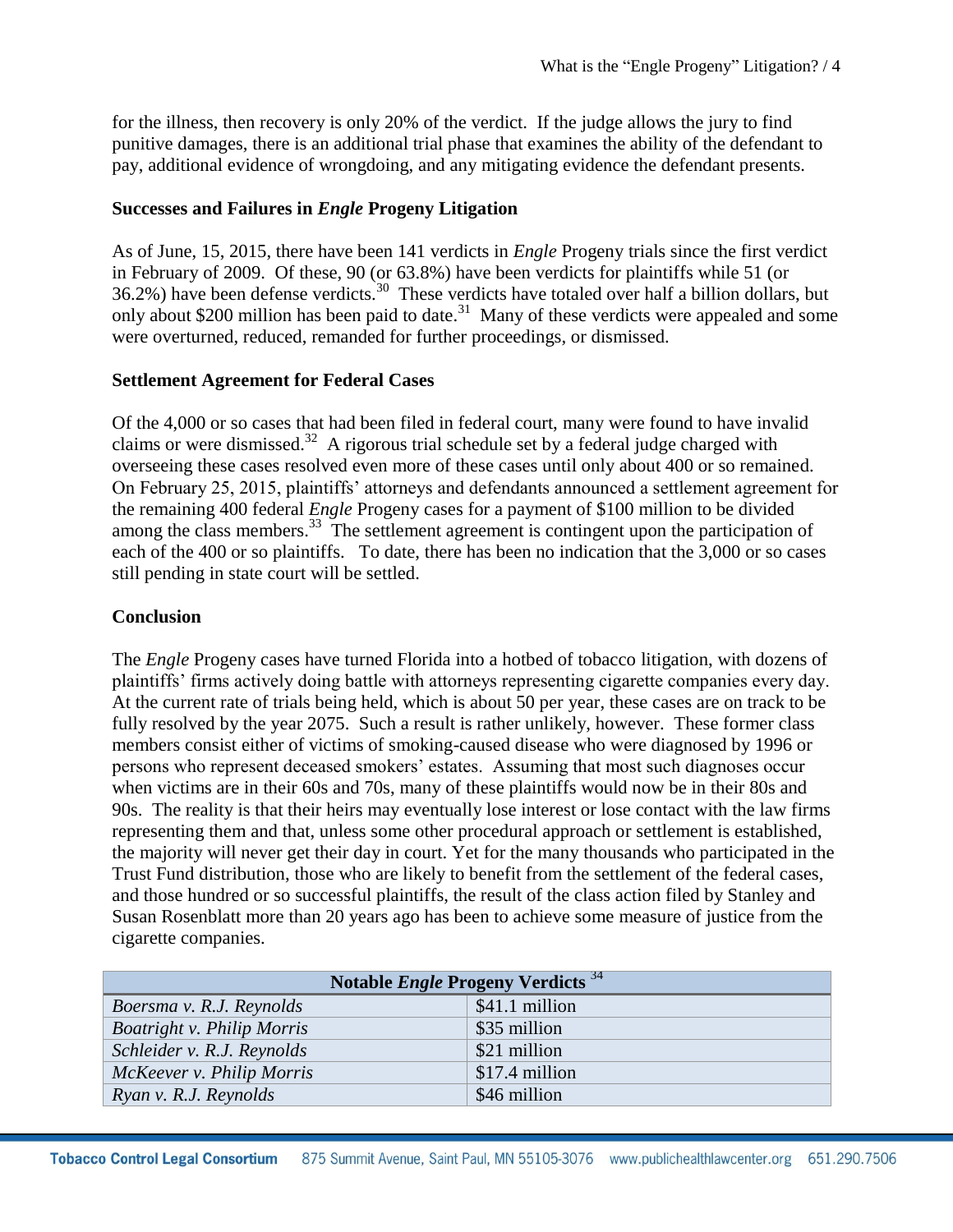| Grossman v. R.J. Reynolds                   | $\frac{1}{2}$ \$33.5 million |
|---------------------------------------------|------------------------------|
| Calloway v. R.J. Reynolds and Philip Morris | $\vert$ \$67.65 million      |
| <i>Smith v. R.J. Reynolds</i>               | \$27 million                 |

*Last updated: September 2015*

## **Notes**

- l  $1$ <sup>1</sup> The information contained in this document is not intended to constitute or replace legal advice.
- 2 Philip J. Hilts, *Tobacco Chiefs Say Cigarettes Aren't Addictive*, N.Y. TIMES, April 15, 1994, at A1.
- 3 Philip J. Hilts, *U.S. Agency Suggests Regulating Cigarettes as an Addictive Drug*, N.Y. TIMES, Feb. 25, 1994, at A1.
- 4 Philip J. Hilts, *Tobacco Company was Silent on Hazards*, N.Y. TIMES, May 6, 1994, at A1.
- <sup>5</sup> Michael Janofsky, *Mississippi Seeks Damages from Tobacco Companies*, N.Y. TIMES, May 24, 1994, at A12.
- <sup>6</sup> Amended Class Action Complaint For Compensatory & Punitive Damages, *Engle v. R.J. Reynolds Tobacco Co*., No. 9408273 CA (20) (D. Fla. Oct. 31, 1994)[, http://legacy-dc.ucsf.edu/tid/wbn15f00.](http://legacy-dc.ucsf.edu/tid/wbn15f00)
- <sup>7</sup> *R.J. Reynolds Tobacco Co. v. Engle*, 672 So. 2d 39 (Fla. Dist. Ct. App. 1996).
- <sup>8</sup> *R.J. Reynolds Tobacco Co. v. Engle*., 122 F.Supp. 2d 1355 (S.D.Fla. 2000).
- <sup>9</sup> *Engle v. Liggett Group, Inc.*, 945 So.2d 1246 (Fla. 2006).
- <sup>10</sup> *R.J. Reynolds Tobacco Co. v. Engle*., 122 F.Supp. 2d 1355 (S.D.Fla. 2000).
- <sup>11</sup> Catherine Wilson, *Tobacco Loses First Class Action Suit*, THE COM. APPEAL, Apr. 8, 2000, at A1.
- <sup>12</sup> Rick Bragg, *Tobacco Lawsuit in Florida Yields Record Damages*, N.Y. TIMES, July 15, 2000, at A1.
- <sup>13</sup> Mark Gottlieb & Richard Daynard, *Will Big Tobacco Seek Bankruptcy Protection? A \$145 Billion Verdict Poses The Question*, 26(2) WM. & MARY ENV'T LAW AND POL'Y REV. 359 (2001).
- <sup>14</sup> H.B. 1721, 102th Leg., Reg. Sess., 2000 Fla. Laws ch. 128.
- <sup>15</sup> Henry Weinstein & Myron Levin, *States Brace for the Threat of Tobacco Suit Bankruptcy*, L.A. TIMES, Mar. 20, 2000, at A1.
- <sup>16</sup> *Liggett Group, Inc. v. Engle*, 853 So. 2d 434 (Fla. Dist. Ct. App. 2003).
- <sup>17</sup> *Engle v. Liggett Group, Inc.*, 945 So. 2d 1246 (Fla. 2006).
- <sup>18</sup> *Id.*

<sup>19</sup> *Id.*

<sup>20</sup> *Id.*

 $^{21}$  *Id.* 

<sup>22</sup> *Res judicata*, BLACK'S LAW DICTIONARY  $(10^{th}$  ed. 2014).

<sup>23</sup> *E.g., Brown v. R.J. Reynolds Tobacco Co.*, 611 F.3d 1324 (11th Cir. 2010); *R.J. Reynolds Tobacco Co. v. Martin*, 53 So. 3d 1060, 1067 (Fla. Dist. Ct. App. 2010); *Philip Morris USA, Inc. v. Douglas*, 110 So. 3d 419 (Fla. 2013). For a recent opinion with potentially far-reaching implications, see *Graham v. R.J. Reynolds Tobacco Co.*, 2015 U.S. App. 2015 WL 1546522 (11th Cir. 2015).